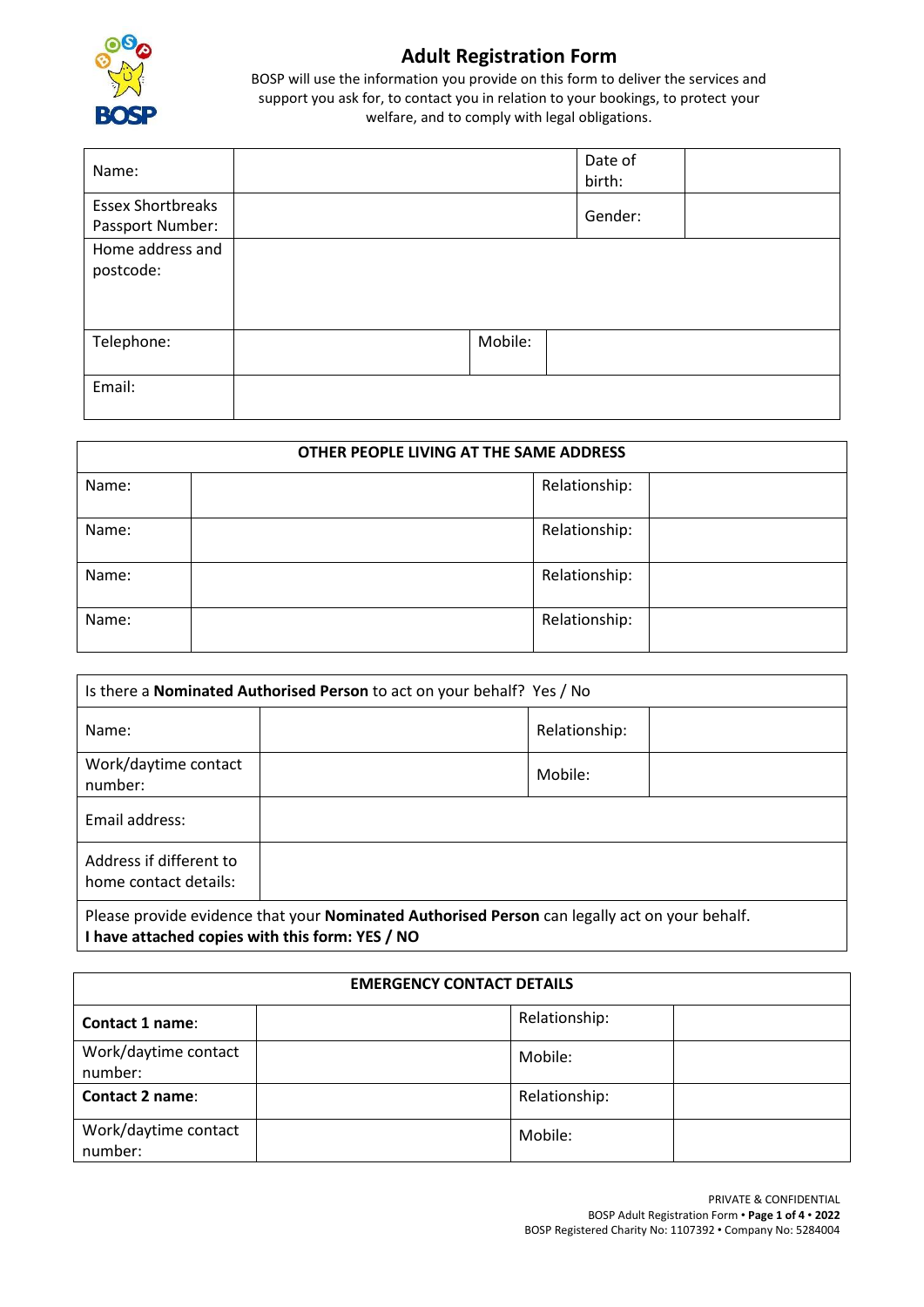## **TRAVELLING ARRANGEMENTS**

**How will you be travelling to/from BOSP sessions?**  *(making your own arrangements/travel independently/Nominated Person collecting etc.)*

## **PERSONS AUTHORISED TO COLLECT YOU FROM BOSP (MUST BE OVER 16 YEARS OF AGE)**

| Name:                                                                                                                                                                                                                                                                        |  | Relationship: |  |  |
|------------------------------------------------------------------------------------------------------------------------------------------------------------------------------------------------------------------------------------------------------------------------------|--|---------------|--|--|
| Telephone:                                                                                                                                                                                                                                                                   |  | Mobile:       |  |  |
| Name:                                                                                                                                                                                                                                                                        |  | Relationship: |  |  |
| Telephone:                                                                                                                                                                                                                                                                   |  | Mobile:       |  |  |
|                                                                                                                                                                                                                                                                              |  |               |  |  |
| In order for you to be collected by someone other than your Nominated<br>Person, a password must be used to verify permission and photographic ID<br>must be shown. Please choose a memorable word. Do not share this word<br>with anyone other than the people named above. |  | Password:     |  |  |

**PLEASE NOTE: A Nominated Person or Emergency Contact MUST be contactable while you are at a BOSP Session. If an incident/emergency situation should occur and no one can be contacted, BOSP will contact Social Services.**

| <b>HEALTH INFORMATION</b>                                                                                         |   |                             |        |                                 |  |  |
|-------------------------------------------------------------------------------------------------------------------|---|-----------------------------|--------|---------------------------------|--|--|
| In order for BOSP to effectively care for your health, we need as much information about your health as possible. |   |                             |        |                                 |  |  |
| Autism                                                                                                            |   | Epilepsy                    | L.     | <b>Physical Disability</b>      |  |  |
| ADD/ADHD                                                                                                          |   | Down syndrome               | $\Box$ | Visual Impairment               |  |  |
| Speech & Language<br><b>Difficulties</b>                                                                          |   | Asperger syndrome           | $\Box$ | Rare condition                  |  |  |
| <b>Dyslexia</b>                                                                                                   |   | Developmental delay         | $\Box$ | <b>Behavioural difficulties</b> |  |  |
| Dyspraxia                                                                                                         |   | Hearing impairment          | $\Box$ | Cerebral palsy                  |  |  |
| Awaiting/No diagnosis                                                                                             | ш | Learning difficulties (MLD) | П      | Learning difficulties (SLD)     |  |  |
| Other                                                                                                             |   |                             |        |                                 |  |  |
| (Please give details)                                                                                             |   |                             |        |                                 |  |  |
| Do you have a DNACPR in place?                                                                                    |   |                             |        |                                 |  |  |
| (Do Not Attempt Cardiopulmonary Resuscitation)                                                                    |   |                             |        |                                 |  |  |

| GP's name:                   | Telephone: |  |
|------------------------------|------------|--|
| <b>Address and Postcode:</b> |            |  |
|                              |            |  |
|                              |            |  |
| Consultant:                  | Telephone: |  |
| Based at:                    |            |  |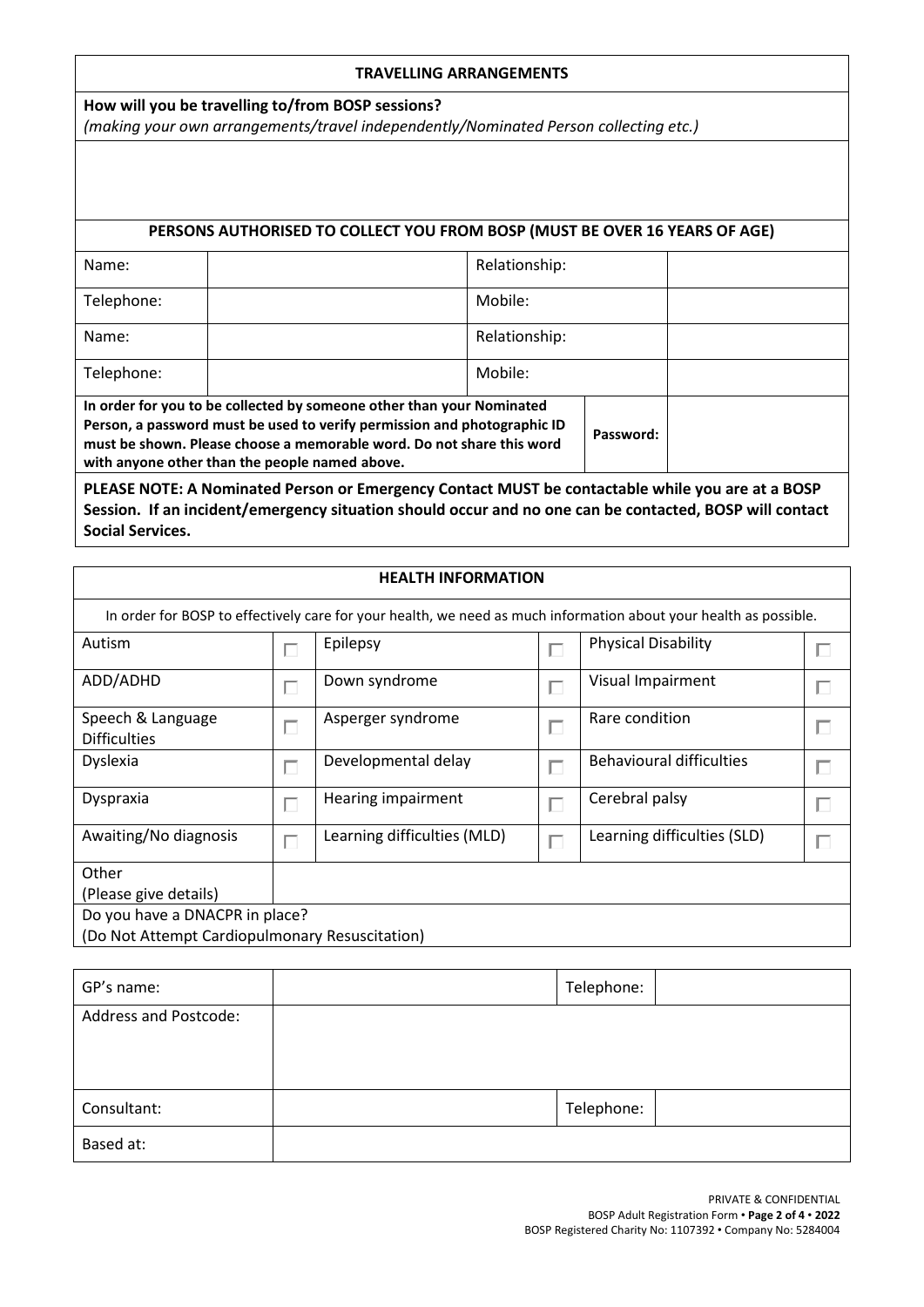| Medication: |  |
|-------------|--|
|             |  |

| Allergies:                                                                                               |  |  |  |  |
|----------------------------------------------------------------------------------------------------------|--|--|--|--|
| Nature of reaction:                                                                                      |  |  |  |  |
|                                                                                                          |  |  |  |  |
|                                                                                                          |  |  |  |  |
| What to do in the case of allergic reaction, any medication used and how it is to be used (e.g. Epipen): |  |  |  |  |
|                                                                                                          |  |  |  |  |
|                                                                                                          |  |  |  |  |
|                                                                                                          |  |  |  |  |

| PROFESSIONALS INVOLVED IN YOUR CARE |            |  |  |  |
|-------------------------------------|------------|--|--|--|
| Name 1                              | Role:      |  |  |  |
| Agency                              | Telephone: |  |  |  |
| Name 2                              | Role:      |  |  |  |
| Agency                              | Telephone: |  |  |  |
| Name 3                              | Role:      |  |  |  |
| Agency                              | Telephone: |  |  |  |

| Do you have a social care worker?                                                                                                                                                                                                           |  | Yes/No     |                    |  |  |
|---------------------------------------------------------------------------------------------------------------------------------------------------------------------------------------------------------------------------------------------|--|------------|--------------------|--|--|
| Do you give BOSP consent to liaise with your social worker?                                                                                                                                                                                 |  |            | Yes/No             |  |  |
| Name:                                                                                                                                                                                                                                       |  |            |                    |  |  |
| Based at:                                                                                                                                                                                                                                   |  | Telephone: |                    |  |  |
| <b>CONSENT TO CONTACT COLLEGE:</b>   BOSP would like to contact your college to obtain information which<br>may help us to support you at our sessions. Please tick here to confirm you give permission to BOSP to<br>contact your college. |  |            |                    |  |  |
| Name of College:                                                                                                                                                                                                                            |  |            |                    |  |  |
| Contact name:                                                                                                                                                                                                                               |  |            | Contact<br>number: |  |  |
| Any other information:                                                                                                                                                                                                                      |  |            |                    |  |  |